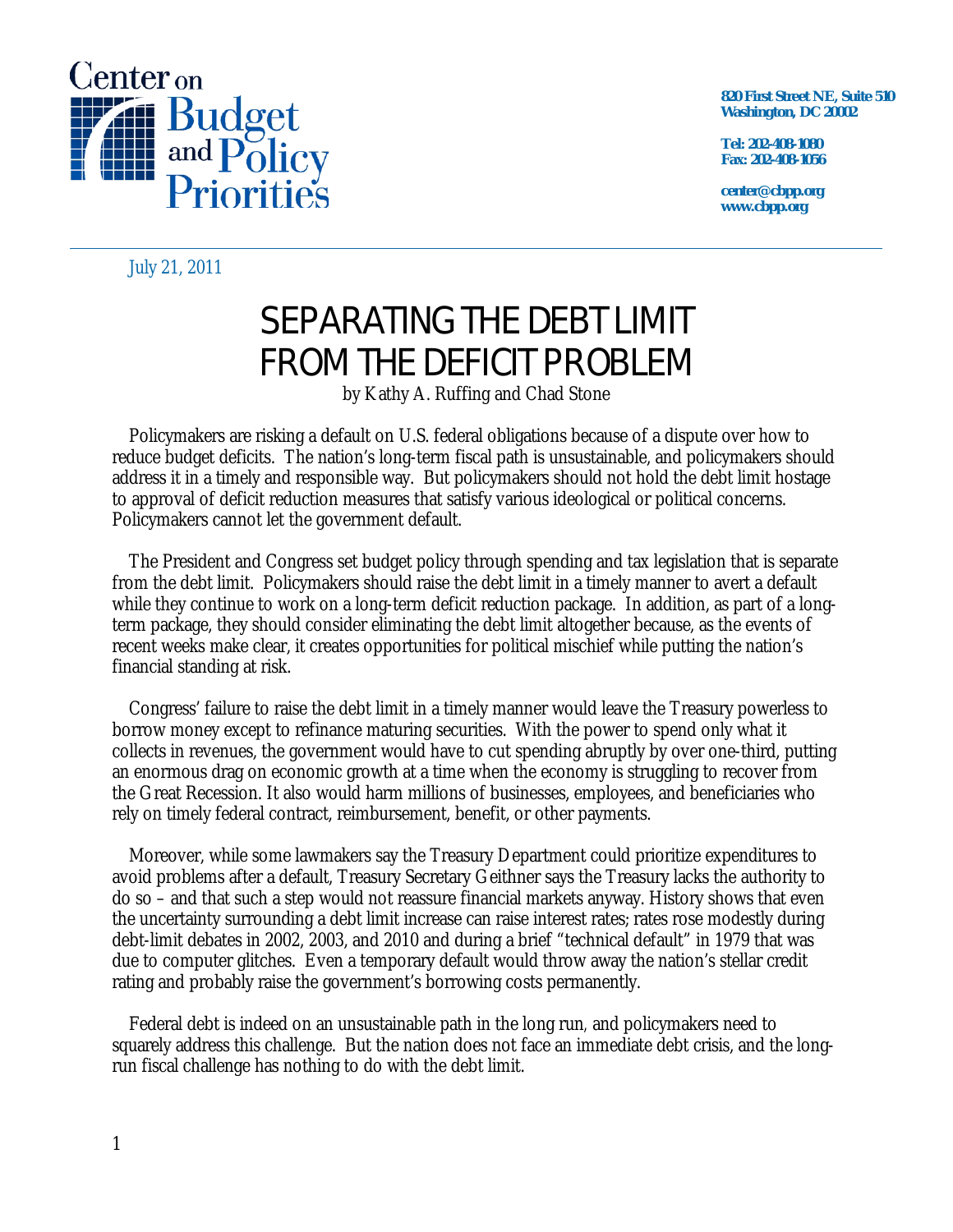# Debt Determined by Spending and Tax Policies and the Economy, Not by Debt Limit

Broadly speaking, the federal government borrows money when it spends more than it collects. Congress makes the key decisions regarding how much government spends and how much it collects separately from decisions over the debt limit.

The authority to spend money on defense and non-defense discretionary programs comes through the annual appropriations process. The authority to pay for Social Security, Medicare, and other entitlement programs comes through the laws authorizing those programs, which Congress periodically amends. Federal tax laws — as well as economic conditions — determine how much revenue comes in.

Before World War I, Congress generally had to approve each separate issuance of federal debt. Since then, the limit has evolved into an overall dollar cap on the amount of debt the federal government can incur. Since 1940, Congress has enacted 91 separate increases in the statutory debt limit, an average of one every nine months (though individual increases lasted anywhere from three days to eight years).

On several occasions — notably in the Gramm-Rudman debates of 1985 and the "budget summit" of 1990 — the need to raise the debt ceiling may have galvanized policymakers to reduce projected deficits. But far more often, policymakers have made decisions about raising the debt limit and reducing deficits on entirely separate tracks.<sup>1</sup>

It makes little sense to have a limit on federal debt that is divorced from the budgetary decisions that largely determine the amount of debt incurred. (And it makes even less sense when the official measure of debt subject to limit doesn't even accurately reflect the borrowing the federal government does in private credit markets; see Box 1.) In those circumstances, the mere existence of a statutory debt limit can create problems; as the *Financial Times* recently editorialized, "Sane governments do not cast doubt on the pledge to honour their debts — which is why, if reason prevailed, the debt ceiling would simply be scrapped."<sup>2</sup> A 1993 report by the Congressional Budget Office (CBO) explained:

Many analysts view the statutory limit on federal debt as archaic. Through its regular budget process, the Congress already has ample opportunity to vote on overall revenues, outlays, and deficits (an opportunity that did not exist before the Congressional Budget and Impoundment Control Act of 1974). Voting separately on the debt is ineffective as a means of controlling deficits, because the decisions that necessitate borrowing are made elsewhere.

By the time the debt ceiling comes up for a vote, it is too late to balk at paying the government's bills without incurring drastic consequences. In recent years, the debt limit has served mainly as a vehicle for other budgetary and unrelated legislation.<sup>3</sup>

 $\overline{a}$ <sup>1</sup> In fact, under the "Gephardt rule" that used to prevail in the House, the House raised the debt ceiling automatically each time it approved a budget resolution. The House repealed that rule at the beginning of the current Congress. The Senate has never had a similar rule.

<sup>2</sup> May 8, 2011.

<sup>3</sup> Congressional Budget Office, *Federal Debt and Interest Costs*, May 1993, p. 43.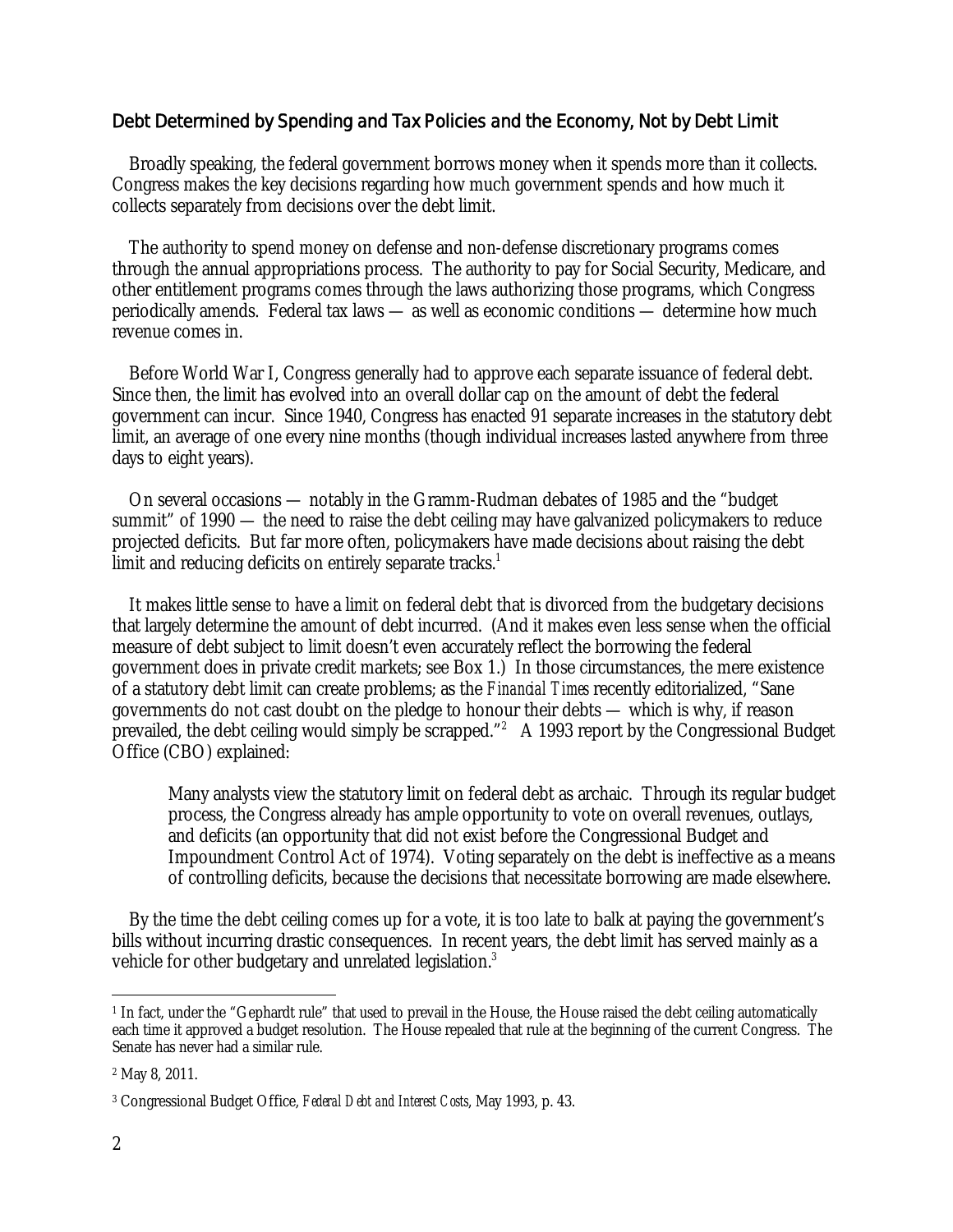### Box 1: "Debt Subject to Limit" Not a Meaningful Measure of Debt

The nation's "debt subject to limit" stood at nearly \$14.3 trillion on June 30, 2011, just shy of the statutory limit (as it has since May 16). Yet most economists would say that the federal debt was only \$9.7 trillion. Why the discrepancy?

Economists and investors focus *not* on debt subject to limit but rather on "debt held by the public," which is the amount the government has borrowed in private credit markets to cover its cash needs. The "debt held by the public" consists of promises to repay individuals and institutions, at home and abroad, who have loaned the federal government money to finance deficits. Debt held by the public stood at \$9.7 trillion on June 30.

The gross federal debt — and its close cousin, debt subject to limit — consists of debt held by the public *plus* debt that one part of the federal government owes another part. The Treasury issues special securities to Social Security, Medicare, and other federal programs whose earmarked revenues (such as from payroll taxes) have exceeded their outlays (such as for Social Security benefits). Those Treasury special securities, which totaled \$4.6 trillion at the end of June, represent the assets of these programs' trust funds, which help Social Security and some other programs withstand economic downturns and the growing pressures of an aging population. As CBO points out, "those securities represent internal transactions of the government and thus have no direct effect on credit markets."

The fact that trust fund holdings count as part of debt subject to limit has some perverse implications. Between 1998 and 2001, for example, debt subject to limit continued to grow even as the country ran budget *surpluses* and *retired* a large amount of debt held by the public because Social Security was also running large surpluses and lending them to the Treasury. Similarly, in Chairman Ryan's House-passed budget resolution, debt held by the public grows by about \$6 trillion over the 2012-2021 period, but debt subject to limit grows by about \$8 trillion. Acknowledging this longstanding confusion, the President's Commission on Budget Concepts in 1967 urged legislators to revise the statutory debt limit to count only debt held by the public, a recommendation that Congress has never addressed.

Debt held by the public is a much more appropriate measure of federal debt, and a stable debtto-GDP ratio is a key test of fiscal sustainability.<sup>a</sup> Increases in the dollar amount of debt are not a significant concern as long as the economy is growing at least as fast. Between 1946 and 1974, for example, debt held by the public grew significantly in dollar terms but — thanks to economic growth — plummeted as a share of GDP, from 109 percent to 24 percent.

Confusion about gross debt crops up in a widely cited analysis of 44 countries by University of Maryland professor Carmen M. Reinhart and Harvard professor Kenneth Rogoff, which concluded that debt-to-GDP ratios of 90 percent or more are associated with significantly slower economic growth. Their analysis, which used gross debt as its debt measure, suggested that the United States is dangerously close to that 90 percent tipping point. However, what other countries call gross debt is very similar to what we call debt held by the public, and debt held by the public is still well below 90 percent of GDP. CBPP estimates that debt held by the public will be 69 percent of GDP in 2011 and will reach 95 percent of GDP by 2021 under current policies. It would be 73 percent of GDP in 2021 if we let all of the Bush tax cuts expire on schedule at the end of 2012.<sup>b</sup>

\_\_\_\_\_\_\_\_\_\_\_

a Ideally, as both the Office of Management and Budget and the Congressional Budget Office have noted, we'd focus on the amount of debt held by the public minus net financial assets held by the government (such as securities and loans). That measure, however, is not as readily available.

<sup>&</sup>lt;sup>b</sup> James R. Horney, Kathy A. Ruffing, and Paul N. Van de Water, "Fiscal Commission Should Not Focus on Gross Debt," Center on Budget and Policy Priorities, June 21, 2010; Kathy Ruffing and James Horney, "Economic Downturn and Bush Policies Continue to Drive Large Projected Deficits," CBPP, May 10, 2011.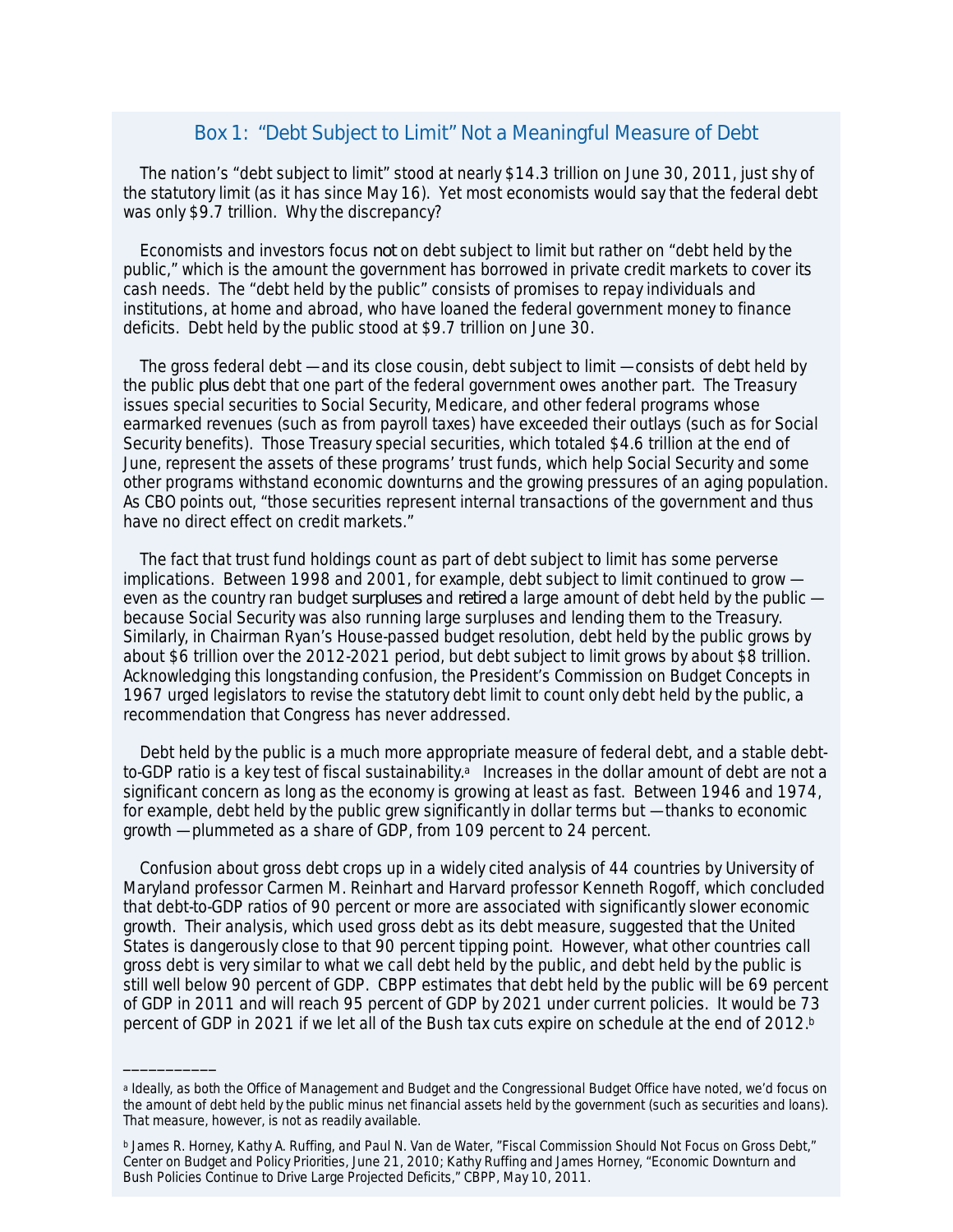In short, the amount of debt outstanding reflects Congress's tax and spending decisions and the state of the economy, not the level of the debt ceiling. Citizens who urge their members to vote against raising the debt limit as a way of expressing displeasure with federal borrowing are picking the wrong target.

#### Debt Ceiling Has Become Political Football

Because policymakers have long regarded defaulting on the country's obligations as unthinkable, raising the debt ceiling is the quintessential "must-pass" legislation. The onus for passing it has traditionally fallen on the party in power.<sup>4</sup>

The strange practice of voting on the debt ceiling independently of the measures that determine federal program costs and revenues essentially makes a "no" vote costless. The large deficits that fueled today's debt — and that are projected to continue for the next decade — result primarily from the economic downturn, from the tax cuts enacted during the George W. Bush administration, and from fighting two wars on borrowed money.<sup>5</sup> Yet some members who supported those policies see no hypocrisy in voting against the resulting debt.

Many Republican members of Congress oppose raising the debt ceiling; some publicly claim they are willing to trigger a default — which, according to the Treasury, will happen on August 2 or soon thereafter. $6$  But influential Republicans in the past have recognized that such brinksmanship is illogical and irresponsible. (See Box 2.)

#### Failure to Raise Debt Ceiling Would Have Shattering Consequences

If Congress refuses to raise the debt ceiling in a timely manner, the Treasury will be unable to borrow money except to refinance maturing securities. That means it could pay out only as much as it collects in revenues — in essence, immediately balancing the budget (and not just over the course of a fiscal year, but from one day to the next).

The severe downturn from which the economy is only slowly recovering continues to depress federal revenues and swell federal outlays. For fiscal year 2011, which ends on September 30, revenues will cover about two-thirds of federal expenditures, according to CBO: the federal government is expected to spend \$3.6 trillion and take in \$2.2 trillion, necessitating borrowing of about \$1.4 trillion (about 9 percent of gross domestic product) to finance the shortfall. If the federal government could no longer borrow, it would have to cut spending abruptly by over one-third — which would be economically disastrous if it

 $\overline{a}$ 4 Donald Marron, "Handicapping the Debt Limit Debate," January 14, 2011, http://dmarron.com/2011/01/14/handicapping-the-debt-limit-debate/.

<sup>5</sup> Kathy A. Ruffing and James R. Horney, "Economic Downturn and Bush Policies Continue to Drive Large Projected Deficits," Center on Budget and Policy Priorities, May 10, 2011.

<sup>6</sup> http://www.treasury.gov/initiatives/Pages/debtlimit.aspx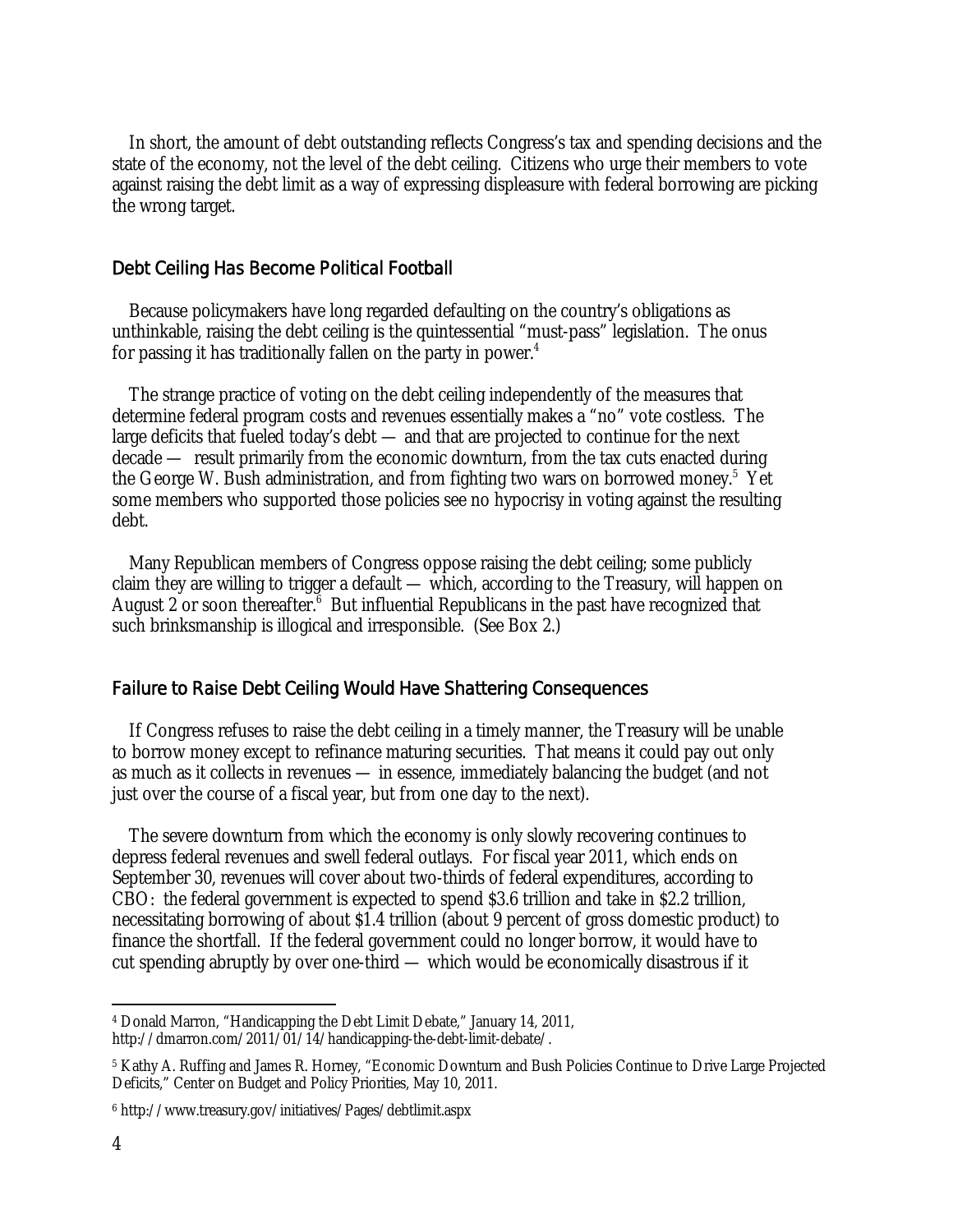# Box 2: Past Republican Statements on the Debt Limit

"This country now possesses the strongest credit in the world. The full consequences of a default — or even the serious prospect of default — by the United States are impossible to predict and awesome to contemplate."

— President Ronald Reagan, 1983

"As we fight for freedom, we must not imperil the full faith and credit of the United States Government and the soundness and strength of the American economy."

— President George W. Bush, 2002

 "[O]ur government now needs to keep its promise to the American people, to all of various entitlement programs, but maybe most especially the program [Social Security] that that elderly woman asked about this morning. We must raise the statutory debt limit."

— Rep. Mike Pence (R-IN), 2002

"Raising the debt limit is about meeting the obligations we have already incurred. We must meet our obligations. Vote for this bill."

— Sen. Chuck Grassley (R-IA), 2006

continued for any length of time. Such cuts would put a drag on economic growth equal to 9 percent of GDP at an annual rate, in an economy that so far this year is growing at less than a 2 percent annual rate. The economy would start shrinking, and unemployment would shoot up.

Moreover, federal cash flows are both seasonal and lumpy, and August, when the Treasury will run out of options, has no major tax deadlines and is therefore an especially challenging month. The Bipartisan Policy Center (BPC) estimates that between August 3 and August 31, a prolonged inability to borrow would force the federal government to cut expenditures by 44 percent.<sup>7</sup> That would affect federal employees, defense contractors, hospitals and doctors, state and local governments, farmers, colleges and universities, program beneficiaries, and millions of others. All of these people and organizations rely on timely federal payments to meet their own bills and payrolls, and an interruption would set off a domino effect of lower demand and missed payments throughout the U.S. economy.

In the event of a hiatus in federal borrowing, Senator Pat Toomey (R-PA) has called for the Treasury to prioritize certain federal expenditures, treating the payment of principal and interest as paramount. But as Treasury Secretary Geithner has explained, the Treasury lacks legal authority to do this; nor would financial markets be reassured if they saw a cashstrapped superpower picking which bills it could afford to pay today. Furthermore, the BPC

<sup>-</sup>7 Bipartisan Policy Center, "Debt Limit Analysis," July 2011,

http://www.bipartisanpolicy.org/sites/default/files/Debt%20Ceiling%20Analysis%20report.pdf.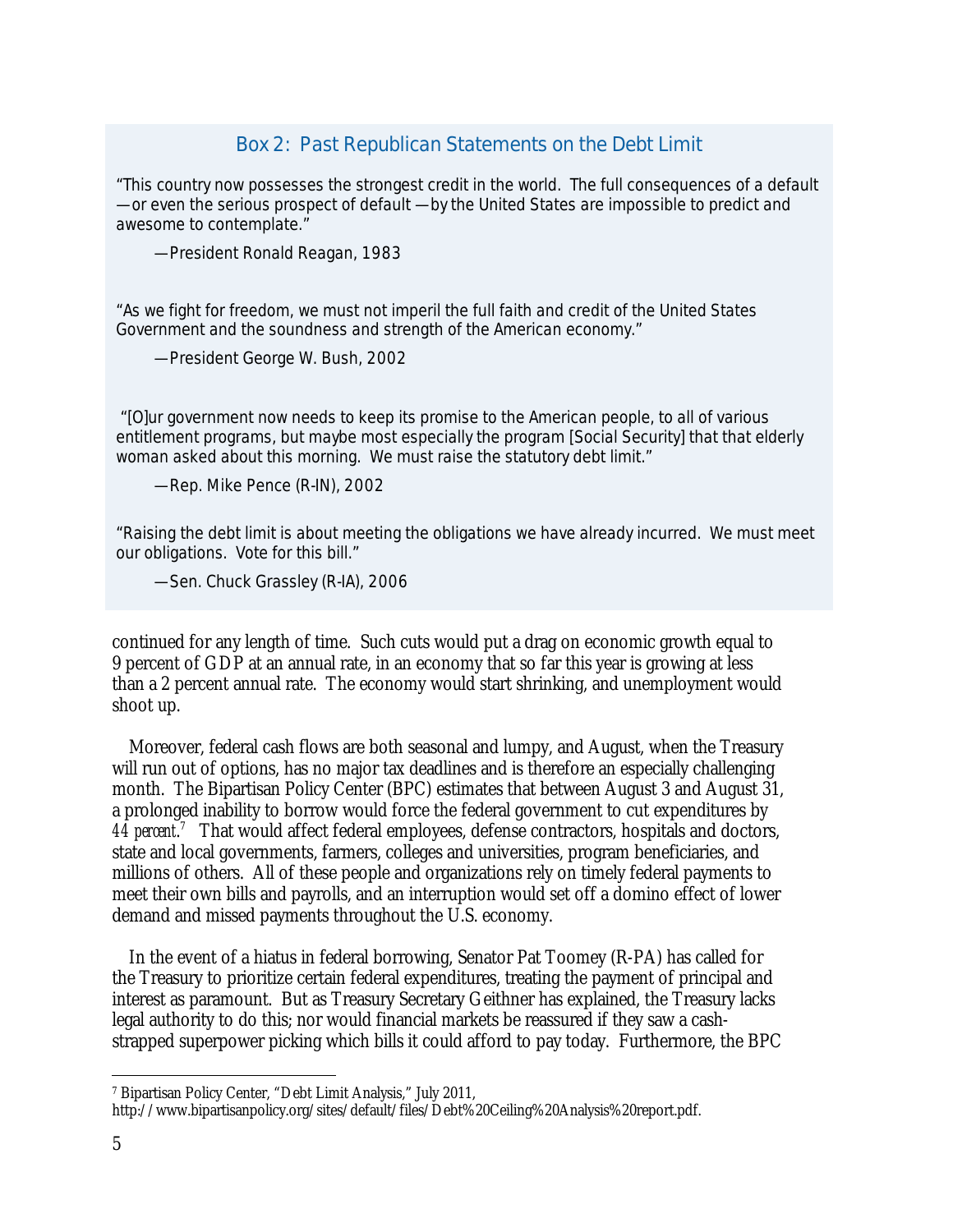calculations show that if the Treasury followed this approach and hoarded enough cash to pay interest during August, the cuts in other programs that month would approach *50 percent*.

Even on past occasions where Congress has averted an imminent default by raising the debt ceiling, uncertainty about the timing of the increase has taken a toll. The Government Accountability Office (GAO) found that interest rates rose modestly during the debt-ceiling debates of 2002, 2003, and 2010, though none of those episodes triggered an actual default.<sup>8</sup> Also, researchers found spikes in interest rates during a brief "technical default" in April-May 1979, when computer glitches prevented the Treasury from paying certain individual investors on time.<sup>9</sup> Mark Zandi, chief economist of Moody's, predicts that markets will become turbulent in late July if the current impasse continues.<sup>10</sup> As a large borrower, the United States can ill afford to pay higher interest rates than necessary. A sustained rise of just one basis point (i.e., one-hundredth of a percentage point) on our \$10 trillion in debt held by the public would cost \$1 billion a year.

#### Recent Analogies to Households or to Other Countries Are Misplaced

Some policymakers and pundits have compared the debt ceiling to the limit on a household's credit card debt or on its overdraft protection. Others have likened the United States to distressed borrowers such as Greece. Both analogies are seriously flawed.

Borrowers get in trouble when lenders cut off the supply of credit. Households have to retrench when a bank cuts their credit-card limit because it doubts their ability to pay. Likewise, Greece and other overly indebted countries find themselves unable to borrow except at punitive interest rates. In contrast, investors both here and abroad continue to view U.S. securities as the safest in the world. Their strong demand for U.S. securities is a key reason why interest rates are so low.

To be sure, the United States needs to take significant steps to put long-term deficits and debt on a sustainable path. If it does not, lenders may eventually stop regarding the United States as a triple-A borrower. But they will reach that judgment very quickly if the United States capriciously decides to stop paying its bills, which is what will happen if Congress refuses to raise the debt limit.

While the United States faces future budget challenges stemming from a graying population and rising health-care costs, it also has one of the lowest ratios of federal tax revenues to GDP among developed countries. So it can — and should — raise revenues as part of any package to stabilize long-term deficits and debt.

 $\overline{a}$ 

<sup>8</sup> Government Accountability Office, *Debt Limit: Delays Create Debt Management Challenges and Increase Uncertainty in the Treasury Market*, February 2011.

<sup>9</sup> Terry Zivney and Richard Marcus, cited in Donald Marron, "The day the US defaulted on treasury bills," *Christian Science Monitor,* May 26, 2011, http://www.csmonitor.com/Business/Donald-Marron/2011/0526/The-day-the-USdefaulted-on-treasury-bills.

<sup>10</sup> Damien Paletta, "Zandi: Markets Will Become Turbulent in July If Debt Ceiling Isn't Raised," *Wall Street Journal* "Washington Wire," June 28, 2011, http://blogs.wsj.com/washwire/2011/06/28/zandi-markets-will-become-turbulentin-july-if-debt-ceiling-isnt-raised/.